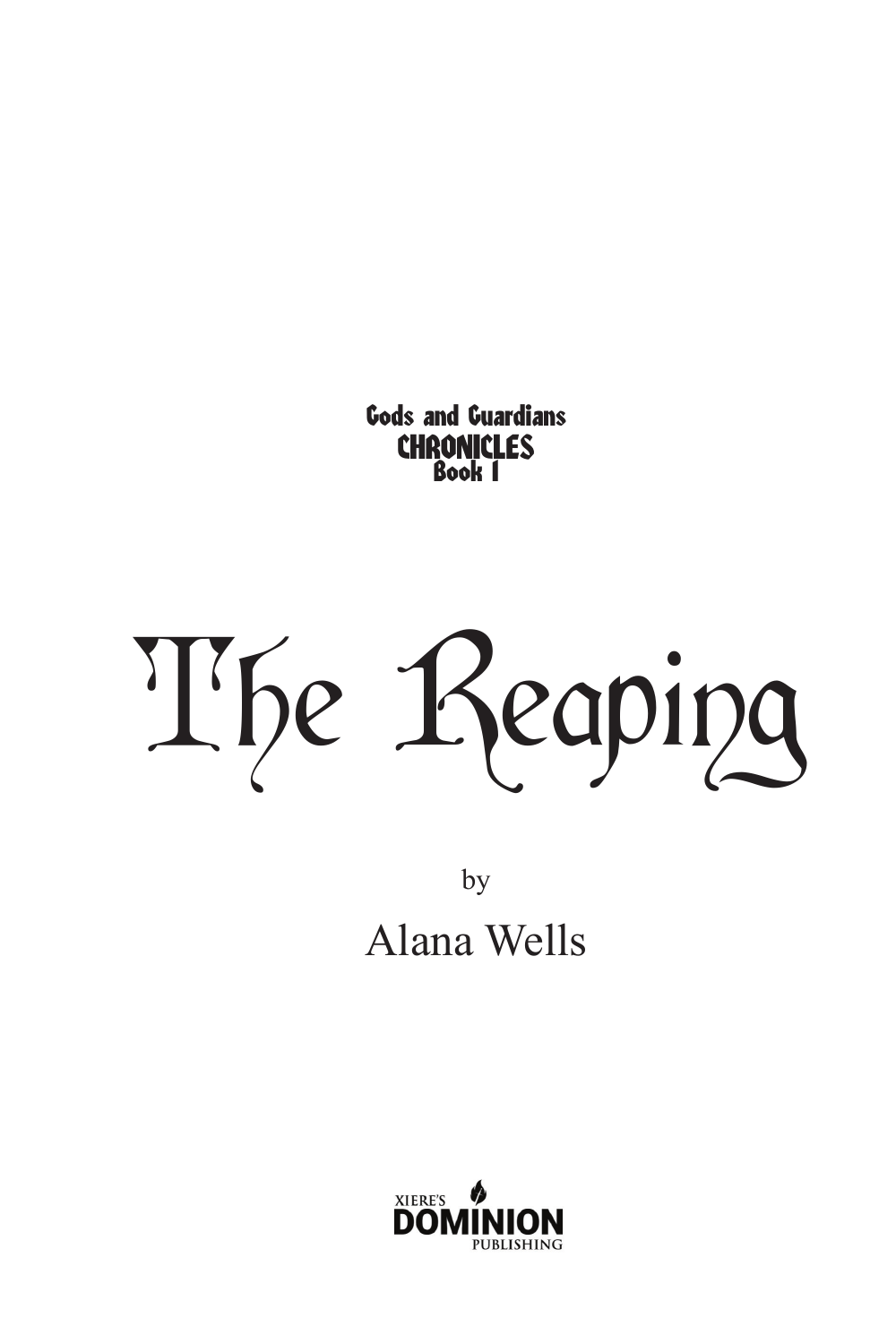Copyright © 2019 by Alana Wells

All rights reserved. No part of this publication may be reproduced, stored or transmitted in any form or by any means, electronic, mechanical, photocopying, recording, scanning, or otherwise without written permission from the publisher. It is illegal to copy this book, post it to a website, or distribute it by any other means without permission.

Library of Congress Control Number: TXu 1-874-407

This novel is entirely a work of fiction. The names, characters and incidents portrayed in it are the work of the author's imagination. Any resemblance to actual persons, living or dead, events or localities is entirely coincidental.

Alana Wells asserts the moral right to be identified as the author of this work.

Alana Wells has no responsibility for the persistence or accuracy of URLs for external or third-party Internet Websites referred to in this publication and does not guarantee that any content on such Websites is, or will remain, accurate or appropriate.

Designations used by companies to distinguish their products are often claimed as trademarks. All brand names and product names used in this book and on its cover are trade names, service marks, trademarks and registered trademarks of their respective owners. The publishers and the book are not associated with any product or vendor mentioned in this book. None of the companies referenced within the book have endorsed the book.

Editing by Kathryn Hastings Front cover art by Lindsay Hayes Back cover art Kathryn Hastings Graphic design by Brian Hill Typesetting by Natasha Combs

ISBN: 978-0-578-85416-8 Printed by Steuben Press

Second printing edition 2021 www.xieresdominion.com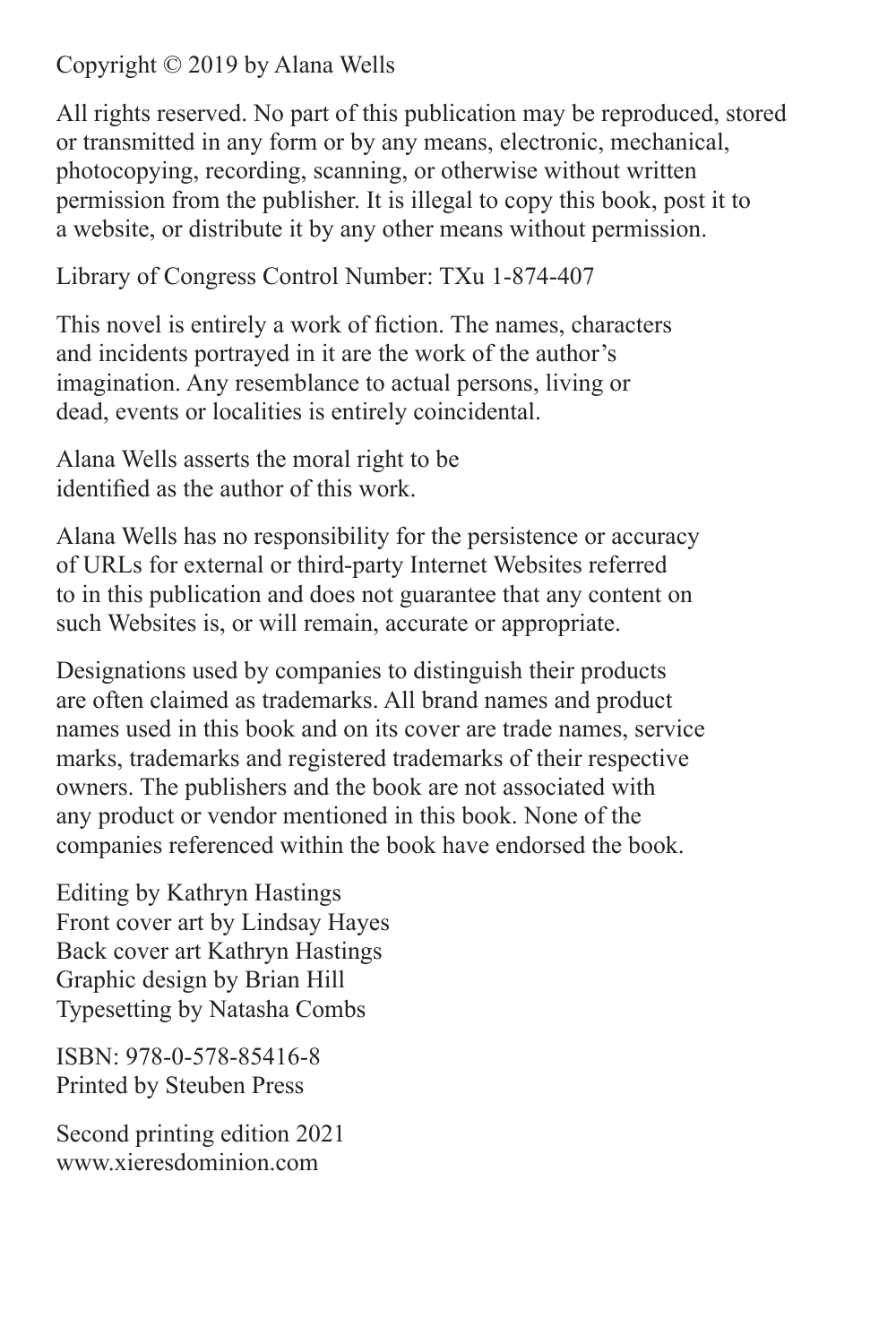## Prologue

Nadia awoke with a start. She had been dreaming of the darkness again. Cold and evil things with glittery eyes lived in the shadows, lusting for her soul. She tried to change her dreams repeatedly but, she returned to a vast land of nothingness. Her screams echoed as they ripped her open and tore her apart. She watched as her soul was sucked from her flesh like a greedy aspirator.

Her life was different before … before they came. She couldn't even remember the last time she had a good dream. She wanted to give into them … it would have been easier. She would finally be free from their torment. Her strength was waning, but still, she resisted … and with her resistance came pain.

Even worse was when she woke and saw their glittery eyes above her and their laughter ringing in her ears.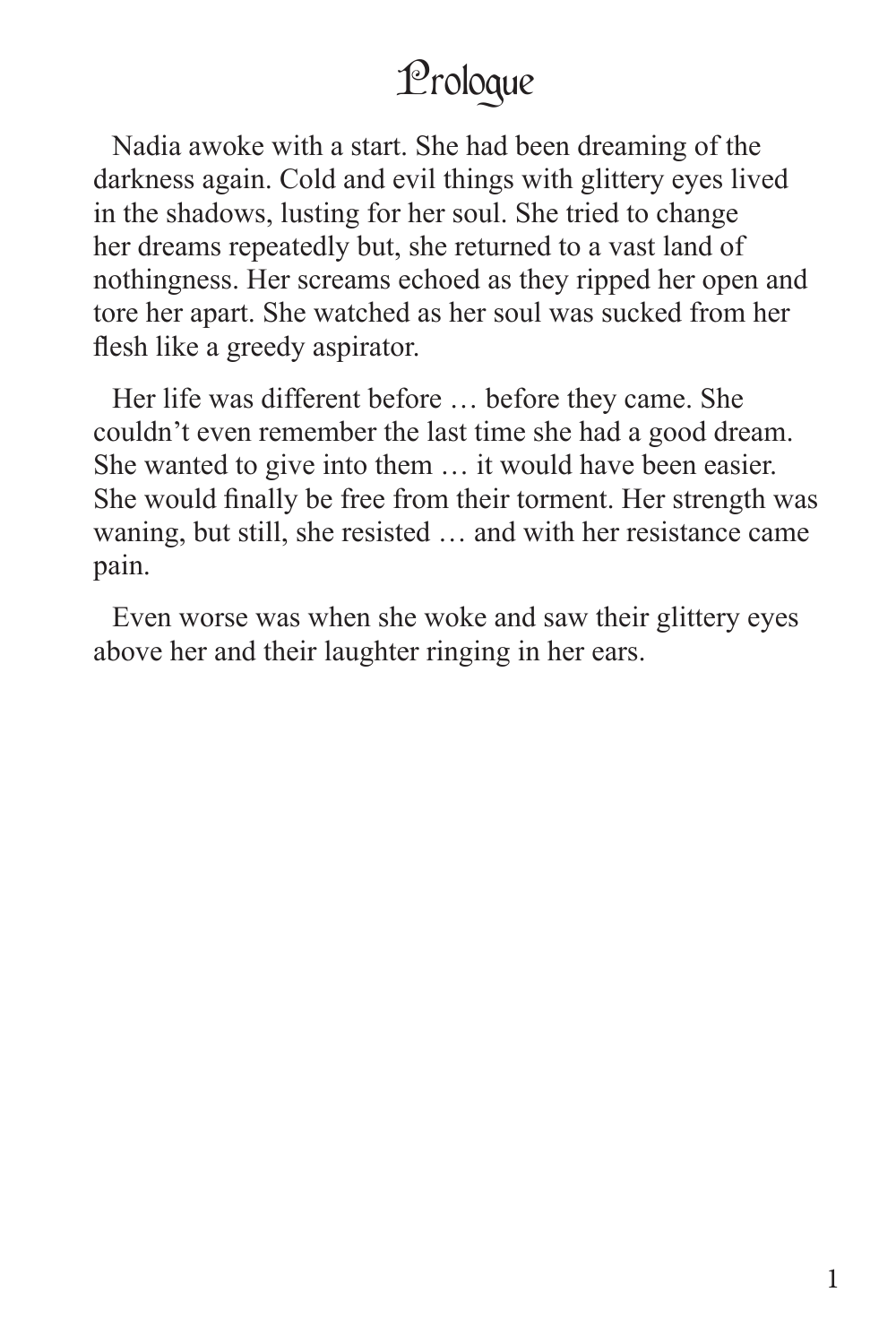## The Dark Visitor Chapter One

Nadia was a different sort of child. She learned new things at an extraordinary rate. Within a year of being born, she could string together full sentences. She went from sitting up to walking, skipping the crawling stage altogether. She was easily frustrated, however. When she didn't learn something immediately, she would scream to high heaven. At the age of four she learned to read, but they weren't books for her age group. Nadia called Dr. Seuss books "baby books." Instead, she insisted on reading something more compelling and on a fifthgrade level.

Her parents knew she was gifted but couldn't afford to place her into a special program. They supplemented with constant trips to the library where Nadia scoured the place for interesting material. Some of the books she selected were over 700 pages long. She never asked anyone to explain the words she didn't understand, opting to look them up in a dictionary. School was dull because she aced all her tests without studying. Homework only took her minutes. Her parents, like most parents of a gifted child, envisioned her working for NASA or the White House.

Nadia and her family lived outside a small town called Ravens Wood in New Hampshire. As she aged, everyone told her she looked exactly like her mother. She had dark brown hair with hazel eyes. Her little face was oval-shaped, and her eyes crinkled when she laughed. Nadia had a slender build, but she was strong for her size, often getting into scraps with the neighborhood boys. Bashing one of them in the head with a metal bucket didn't help matters. He had called her a name she didn't like so she responded with action rather than words. Nadia often responded with action, and she was quick on her feet. Her father chastised her for the event, but Nadia knew he was secretly proud.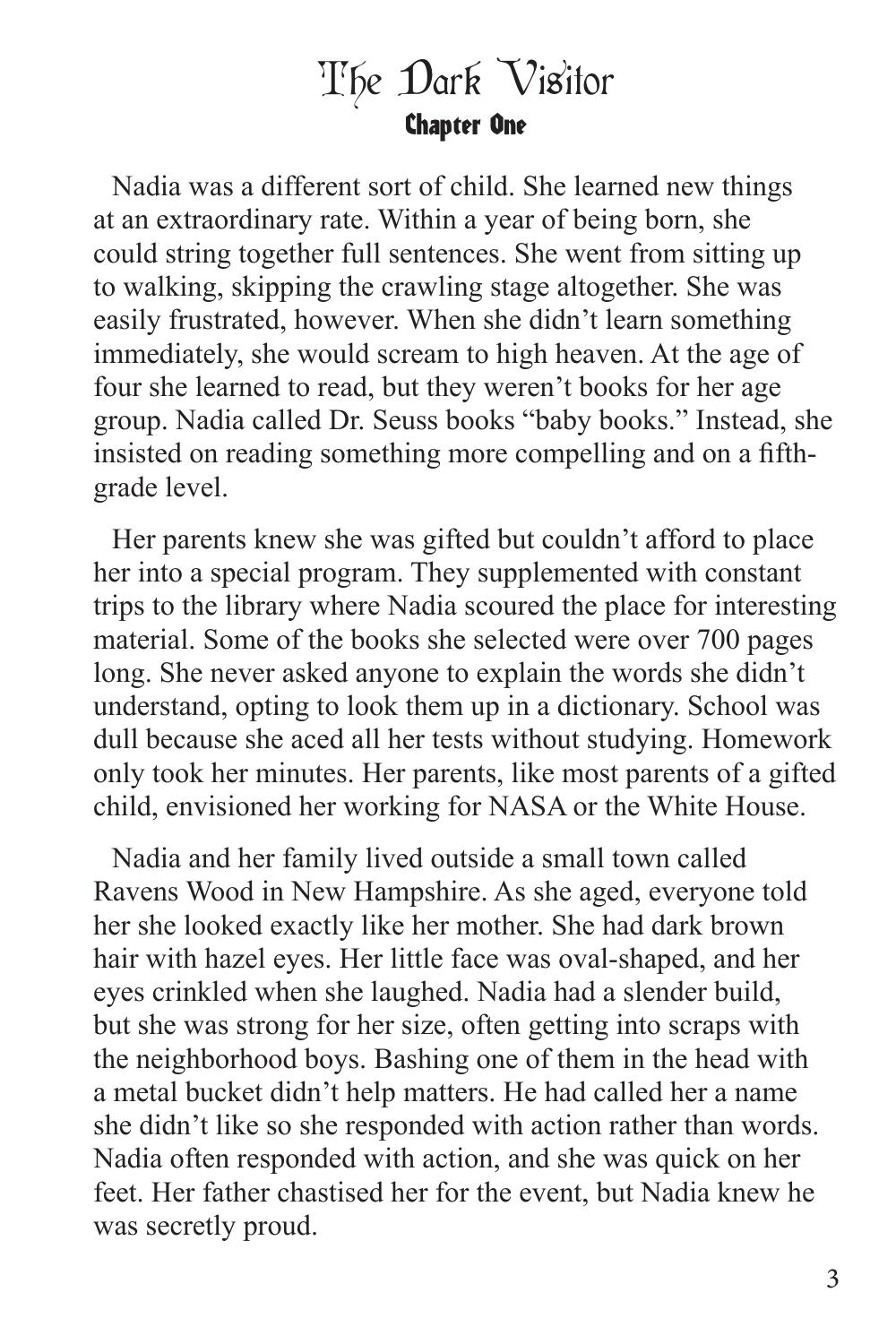Their house was perched on top of a little hill surrounded by trees. It was painted green with brown shutters. Her parents told her they picked the house because it blended so well with the foliage. Their home was at the edge of a small forest which Nadia like to explore with her mother. The house was a two story, with an attic and a cellar. The upper floor had her bedroom next to her brother's, while the downstairs consisted of a kitchen, family room, and bedroom. There was also a den her father called his 'man cave.'

 The staircase leading upstairs had an elaborate banister which Travis, her only sibling, slid down daily when he was supposed to be watching her after school. Nadia always wanted to slide too but Travis wouldn't allow it. He insisted it was too dangerous. She liked the danger and slid down it a few times when he wasn't looking anyway.

Travis was 5 years older than Nadia and resembled their father. He was a tall, bulky blond with brown eyes. He hunched while he walked which earned him the nickname Ogre … a name he thoroughly despised. Travis teased her constantly, making her scream at the top of her lungs. When he took things too far, she punched him as hard as her little fists could. One time she stabbed him in the leg with a pencil, which earned her a spanking from their father. Nadia loved her brother despite his incessant teasing and constant reminders that he was older and far wiser.

Travis was a baseball fanatic. He collected cards, which he kept in pristine condition in a large binder by his desk. He brought them out frequently to show Nadia. She pretended to be interested but had no idea who any of the players were. Travis knew everyone by heart and could easily recite their stats without looking. Nadia never understood the appeal of baseball or any other sport for that matter. It just wasn't interesting to her.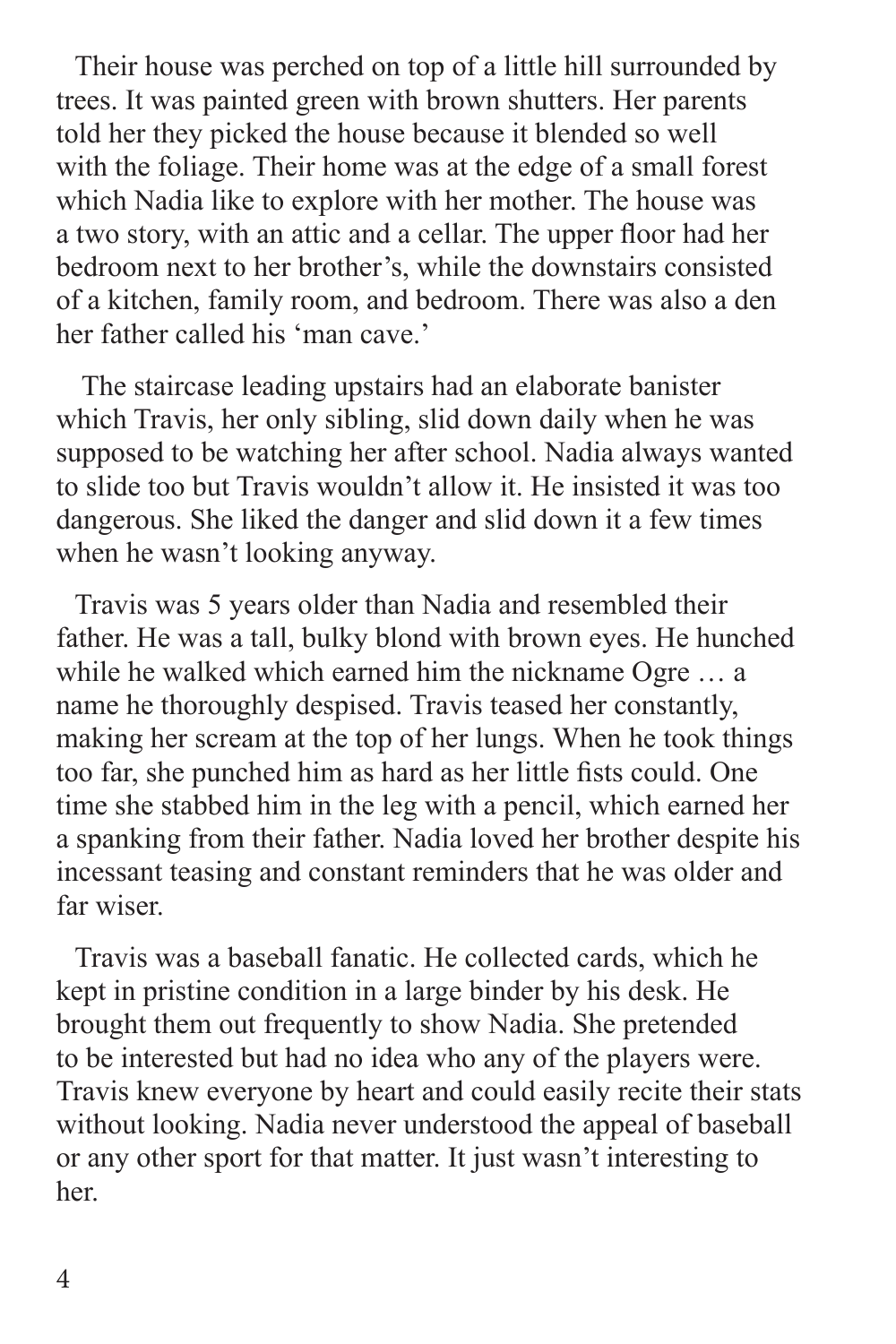Nadia wasn't attached to material things except for one item her mother bought for her. It was a small, red, plastic dragon that could fit in the palm of her hand. Nadia spent hours examining it, turning it over and over. Its little wings jutted out from either side like it was going to launch into the air. Its mouth was open in a silent roar. She didn't know why she was so attached to a piece of plastic, but it was her favorite.

Her parents Robert and Sarah were high school sweethearts, marrying immediately after high school. Robert became a plumber and Sarah worked at the town's only daycare. They weren't rich by any means, but they made enough to pay the bills and keep the family happy. They only had one car which Sarah drove most of the time. The plumbing company allowed Robert to use their van for transportation. They were the typical middle-class, American family.

Her father was stern but fair with Nadia and her brother. While Nadia loved her father, she had a stronger connection with her mother. Sarah spent any extra time she had with Nadia even if she was exhausted from work. Evenings with her mother were Nadia's favorite time. The two of them would sit and talk while Sarah brushed Nadia's hair. On warm weekends, Sarah would wake Nadia early in the morning. They would creep silently out of the house and head into the woods. It was their special time. Sarah knew the names of every plant and taught her daughter medicinal uses of many of them. Nadia soaked up everything, like a sponge. Her mother made her feel extraordinary.

When Sarah was busy, Nadia would occupy her time playing in the attic. It was Nadia's favorite place in the house. A long set of narrow stairs on the second floor led to a pink door. The attic was huge, and it was filled with many 'treasures.' The solid wood floor led to two large round windows at either end of the room. Light bulbs hung on long wires from the rafters. It was bright and happy, unlike many attics she had seen in movies. It felt magical.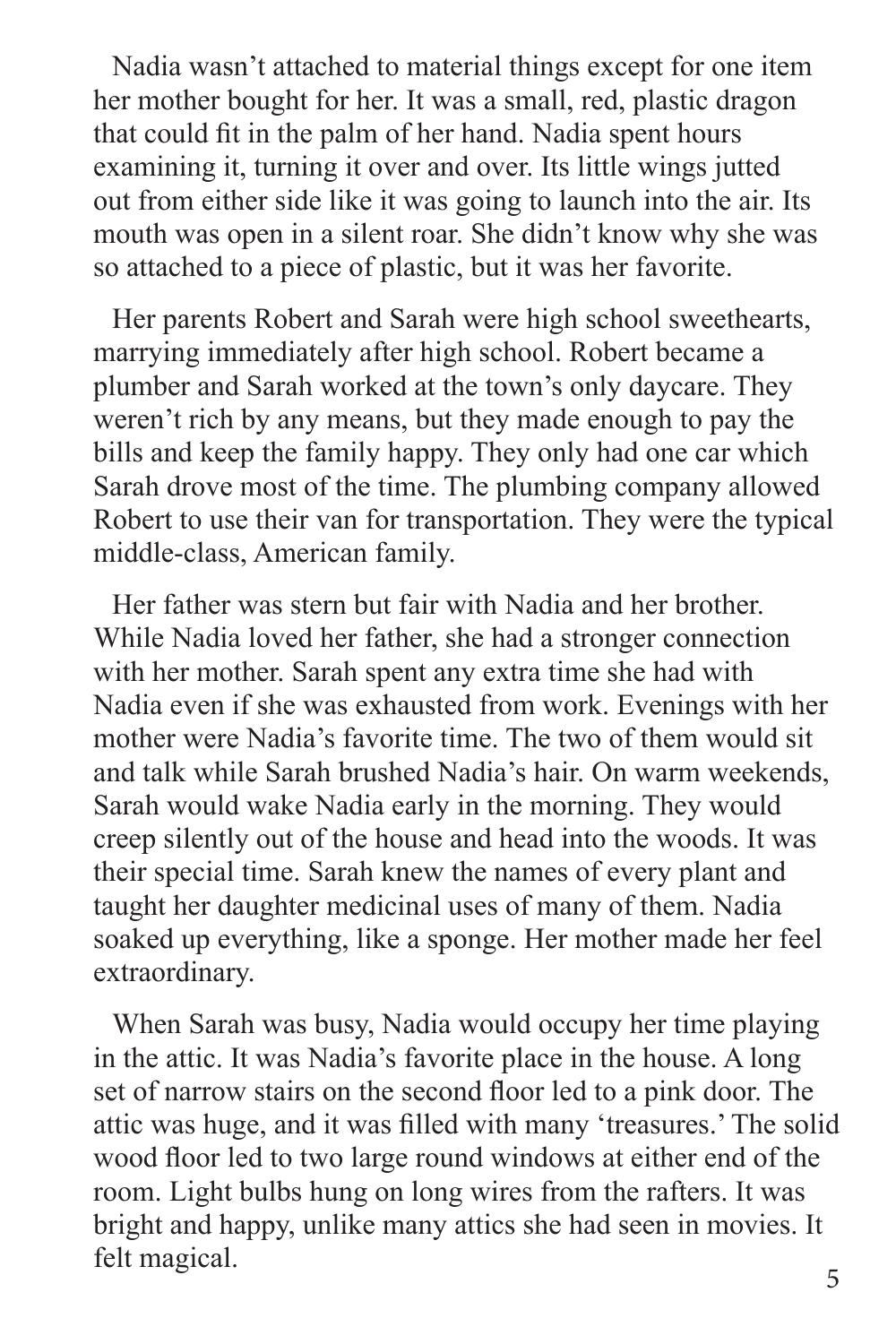Her parents encouraged her to hang her drawings on the walls which gave her a private art gallery. Sarah bought her some plants, which she kept near the window to breathe life into her secret hideaway. She had a table, chairs, a desk and an old bean bag chair she loved to flop into. Nadia, having a vivid imagination held many tea parties in the attic with her stuffed animals. Once she even got Travis to attend, but he left before the party ended. Nadia suspected it was because she made him wear a frilly bonnet while serving her tea. She preferred the attic to her own room and later when the darkness came, it became her only sanctuary.

As bright and cheerful as the attic was, the cellar was the opposite. It smelled dank and musty. The walls and floor were made of stones and seemed to weep moisture. There were only two lights for the entire basement which cast shadows everywhere. The floor was made of broken concrete and dirt which made it even creepier. It had a low ceiling making it impossible to escape the cobwebs sinewy strands.

Nadia hated the cellar. She refused to go down there unless someone was with her. Once when she was seven, her brother thought it would be funny to lock her inside. Her screams caused the neighbors to come rushing over. Travis was punished for his stunt, but the incident gave her nightmares for a week. He apologized profusely and promised never to do it again. He seemed nicer to her afterwards even though he still refused to partake in her tea parties.

Nadia had a best friend who lived across the street. She was an African American girl named Tasha. She was thin as a rail and taller than Nadia. Tasha had a pile of brown curly hair and light brown eyes. They were inseparable during school, and after school, they spent hours chasing each other. Their favorite thing to do was annoy Travis by threatening to pour water over his baseball cards. Travis would lock himself in his room to protect his precious cards while screaming at them to go away.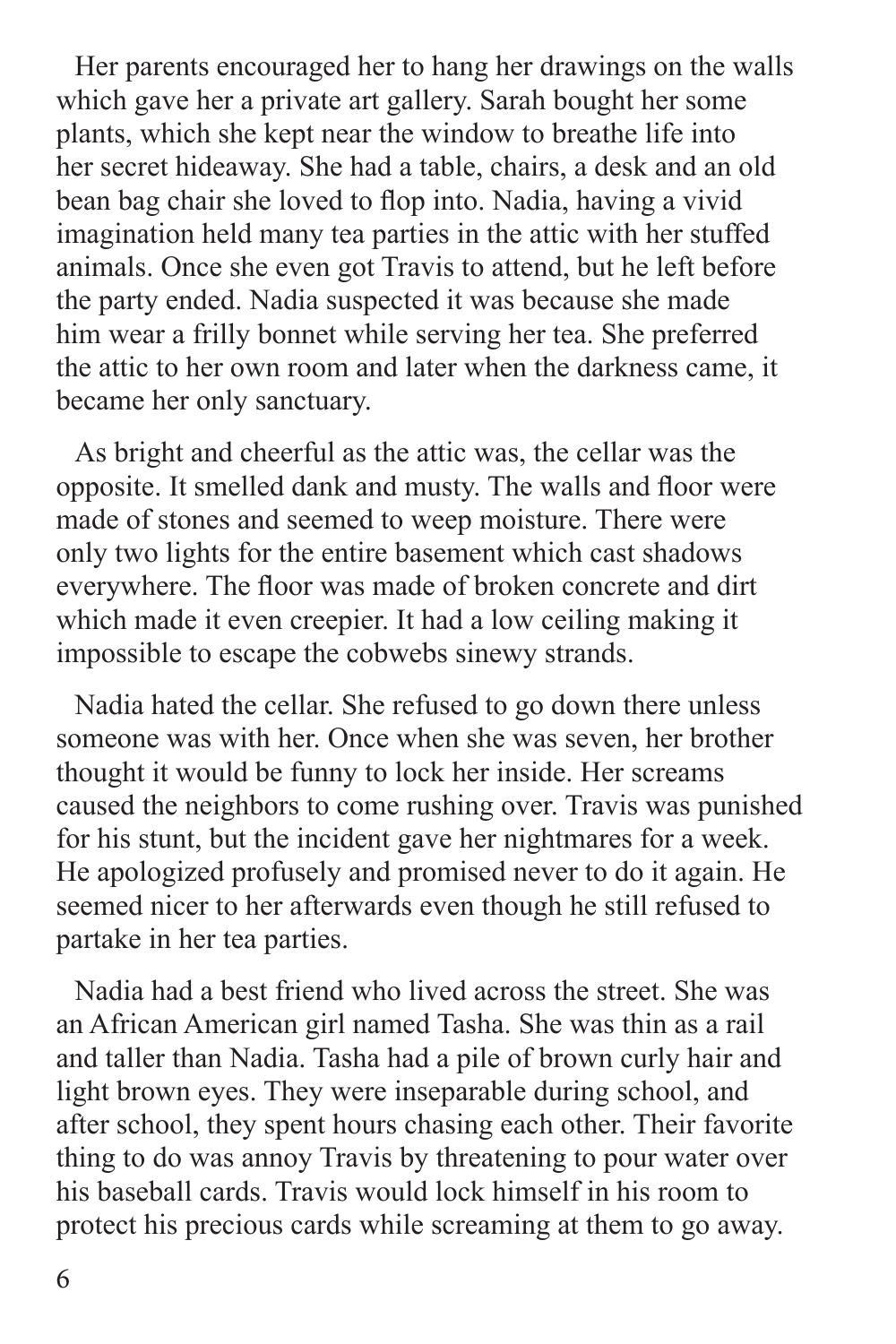During the summer, they slept over at each other's houses.

Nadia was happy … until *it* came … when darkness infected their lives. Her whole life changed when she turned ten. Shadows and whispers crept close to her as she was playing with her dolls. It told her things … bad things. It made her feel hopeless and dead inside which was ironic since her name meant 'hope.' The assaults usually came at night. She would have horrific nightmares and often awoke screaming.

The nightmares weren't the worst part though. The worst part was opening her eyes and seeing the tall, shadow man standing at the end of her bed. She couldn't see his face except for his eyes … eyes that glittered red. It never said anything, but on occasion, it would laugh at her. The sound of its gravelly voice sent chills down her spine. Nadia was so terrified she couldn't move. He always disappeared when her parents burst through the door. They continually dismissed her fears as bad dreams.

Her parents expressed their concern for her fears, but they couldn't fathom what was happening. They didn't know why … and Nadia couldn't tell them. She tried to tell them once when she was 11, but it only made the situation worse. They whisked her to the doctor, worried there was something wrong with her brain. The doctor told her parents she was hallucinating and if the situation became worse, he would put her on medicine. Nadia knew there was nothing wrong with her. What she was seeing was real. She knew what was haunting her. It was a demon.

 The first time she saw it, it flitted in and out of her sight. After a year of the cat and mouse game, it began appearing, showing more of itself. It terrified her because she didn't know what to do about it. She couldn't talk to anyone. Her father was an atheist and her mother simply believed in a 'higher power.' Her family wouldn't understand, and so she was alone. It never stayed for a long time, just long enough to make her worry.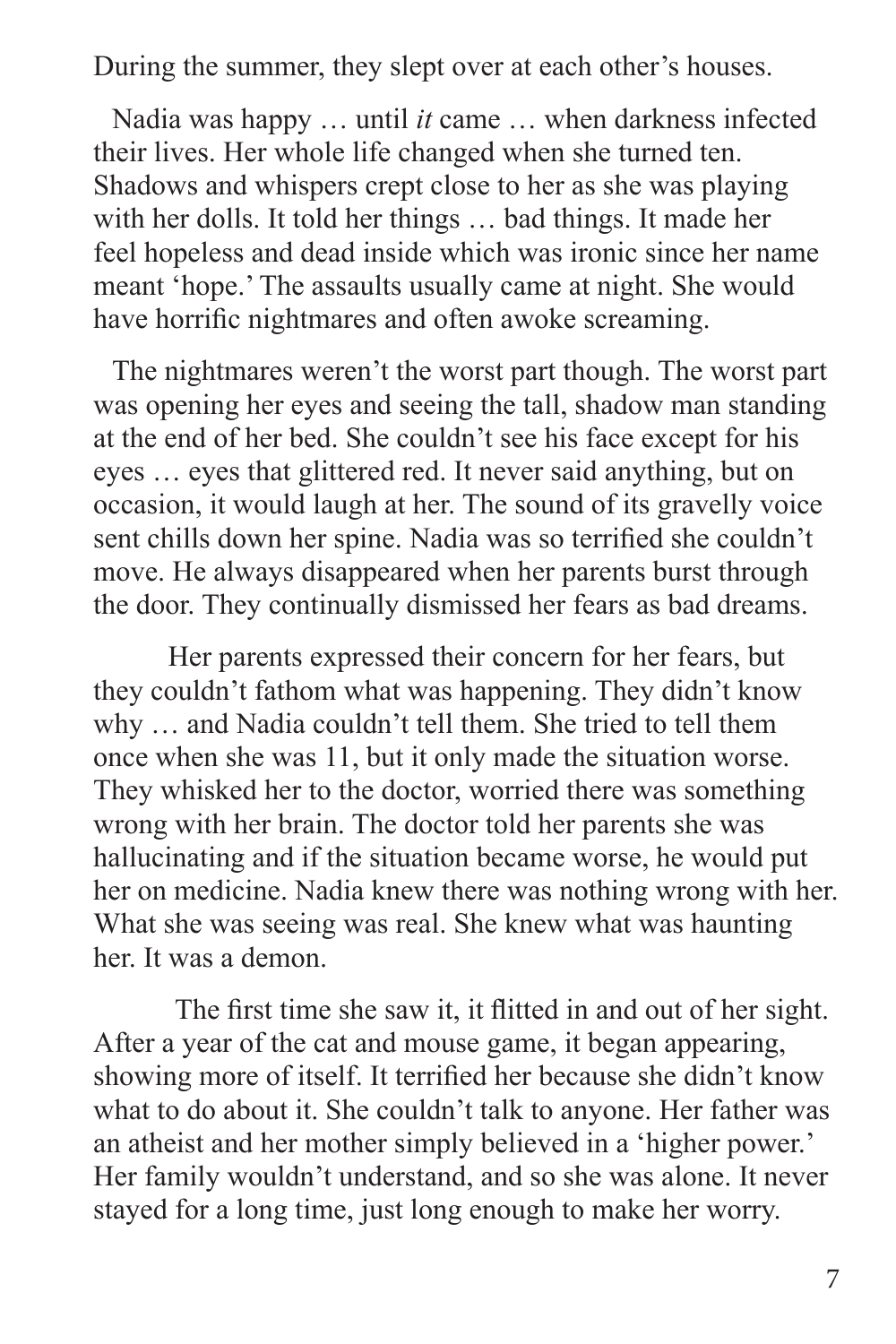Nadia learned to mask her fear from her parents, so they never knew how tormented she was inside.

After her incident with the doctor, Nadia decided to speak with the demon to find out what it wanted. No one else saw it, so she knew it wanted something from her. Nadia sensed when it was in the house even before it showed itself. She felt its dark energy. Nadia knew exactly where it stayed when it was visiting … in the cellar. It took her a long time to develop enough courage to creep down there by herself.

She collected her nerves one crisp April day while her parents were still at work and Travis was playing outside. She grabbed a flashlight and inched downstairs. It was a little after her 12th birthday, and that made her feel a little braver. Each stair creaked in protest as she slipped further and further into its domain. Her flashlight seemed to dim as she stepped further into the abyss. It felt like a crypt, emanating with evil. Nadia sniffed the air. It smelled like mold and rotting meat. She didn't want to be here by herself but was determined to carry out her plan.

"I know you're down here. What do you want?" Nadia asked, her voice trembling.

Out of the furthest corner, she saw it approach. She directed her light in its direction and froze as her flashlight suddenly extinguished. The main light flickered, threatening to go out. She wanted to run. She wanted to scream. She wanted to be anywhere but here in the cellar … with it.

"Ah, my sweet little Nadia," it cooed in a raspy voice. "come to visit me in my home, have you? Do not worry my child. You will always be welcome here ... with me ... in the dark."

8 Nadia didn't feel welcome. She felt afraid and a little insane for confronting it. It floated closer until it towered over her. She knew it was a male by his stature and voice. He was shrouded in darkness, but its red eyes glowed, crinkling in amusement.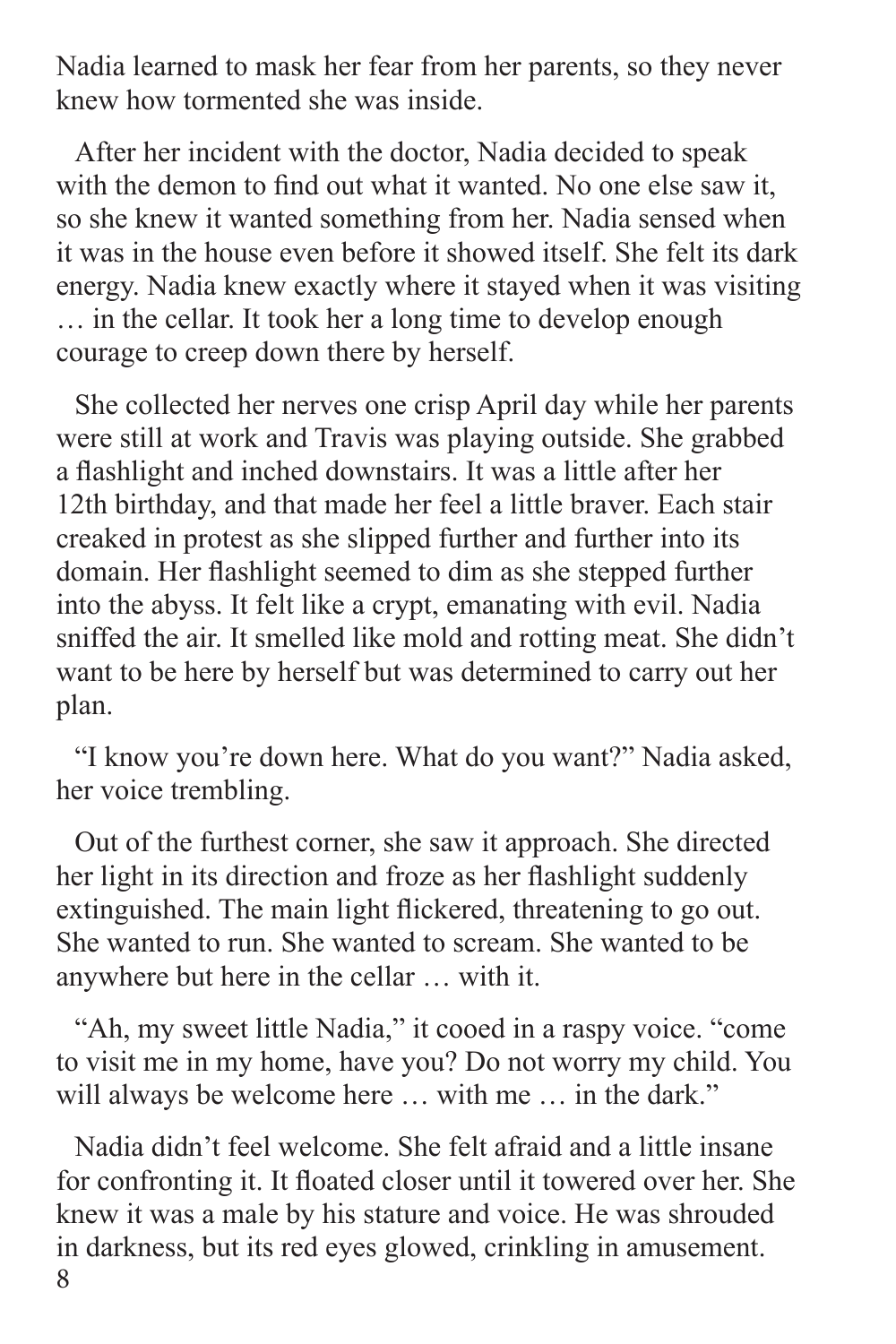"Wh … What do you want?" She stammered.

"Do not be afraid, my child. I won't hurt you. I am your friend<sup>"</sup>

Inside, she knew he was lying.

"You are a demon," she said flatly.

"Why yes, I am. Thank you very much for noticing," he chuckled.

"What do you want!" she repeated more forcefully.

She felt her fear turn to anger. Nadia hated being afraid.

"Ahhhhh, yes. Become angry my child," he almost seemed to sing. "I like your fear, but your anger is much tastier."

Nadia didn't know what to say. She knew he wouldn't give her the answers she wanted, so she turned to leave.

"Do not leave me, my child," it pleaded, suddenly changing its tone. "I am all alone in the dark."

"I don't care," Nadia said, finding her courage. "you're not welcome here. You need to leave!"

He began to laugh a kind of throaty chuckle, making the hair on the back of her neck rise. Shivers ran down her spine.

Nadia sprinted up the stairs and didn't stop until she reached her bedroom. She slammed the door and clamped her hand over her mouth to stop herself from screaming.

"You didn't think you could get away from me that easily, did you?" a raspy voice asked behind her.

Nadia screeched and spun around, backing away from him. Her small room made his stench unbearable. She could see his full form in the light. He was tall, almost reaching the ceiling. His body was black and mottled with grey streaks. He wore a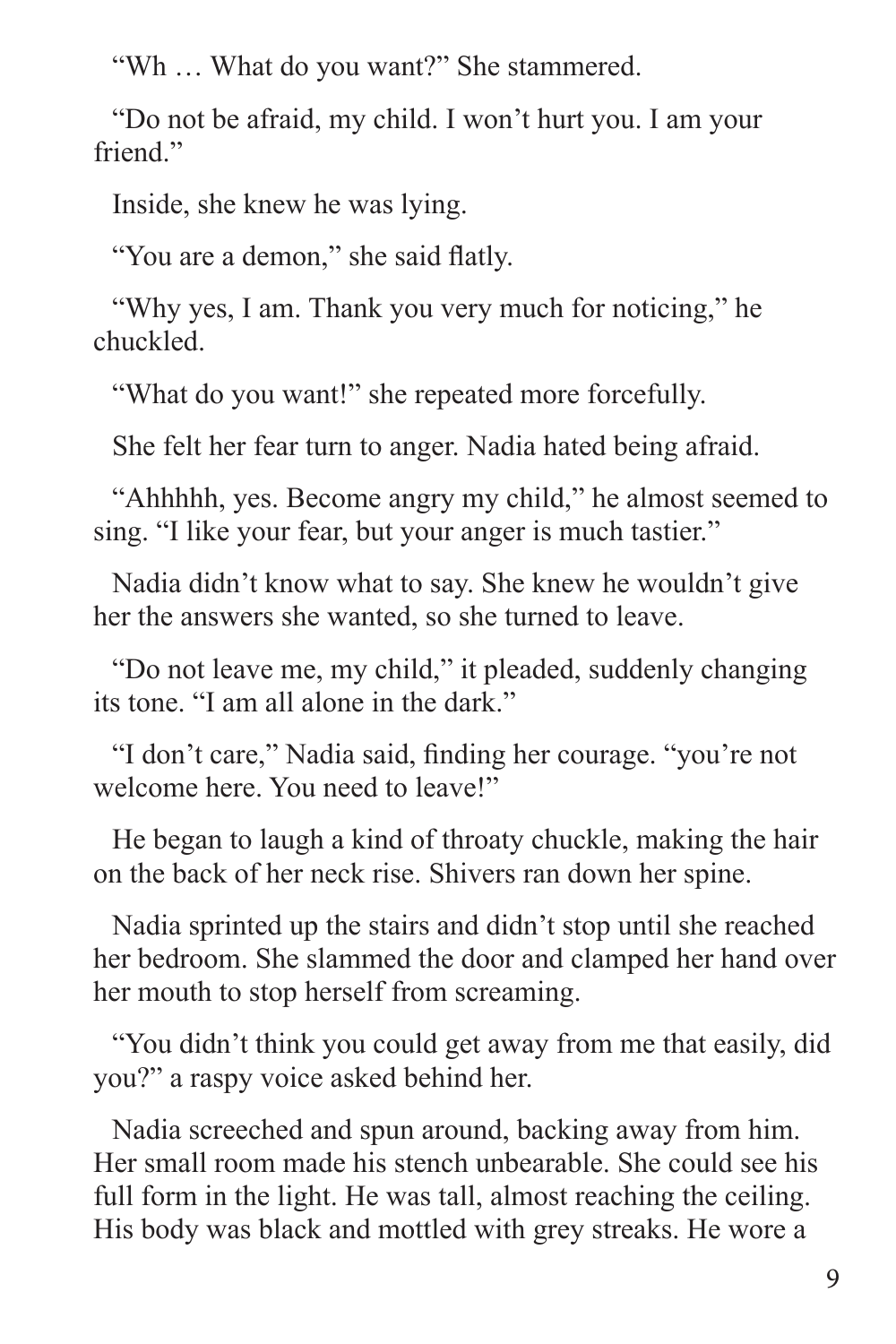shadow cloak. The hood itself covered most of his head, but she could still see his eyes … those horrible evil eyes.

"It has just occurred to me I never answered your question. How very rude of me." he confessed, redirecting his tone once again. "you wish to know what I want, don't you?"

Nadia's words escaped her. She nodded her head slowly.

He grasped her face with its long fingers and pulled her to him, locking her eyes with his. His touch repulsed her. She felt a piercing chill course through her body.

"I want you, Nadia," he said, his putrid breath coating her face "I know what you are capable of, dearie and it is great indeed. I have seen your power. My master has a great, let's say, interest in you. Therefore, he sent me to convince you to join his cause."

Nadia reacted instinctively. Without realizing what she was doing, she summoned energy and shoved him across the room. He spilled backward onto the floor.

"I will *never* join you!" she shouted, feeling a little like Luke Skywalker.

"Oh, I think I might be able to change your mind," he chuckled softly. "I will give you a year to think about it and mull things over. I will leave … for now but I will be back, and I will bring my friends."

"GO!" she shouted, stomping her foot.

"Very well, but before I leave, let me give you a little reminder of our conversation. I would hate to think you would forget about me in a year."

He reached out and grasped her arm, tightly wrapping his long fingers. She tried summoning her energy, but a sharp pain raced through her body, making it impossible to concentrate. She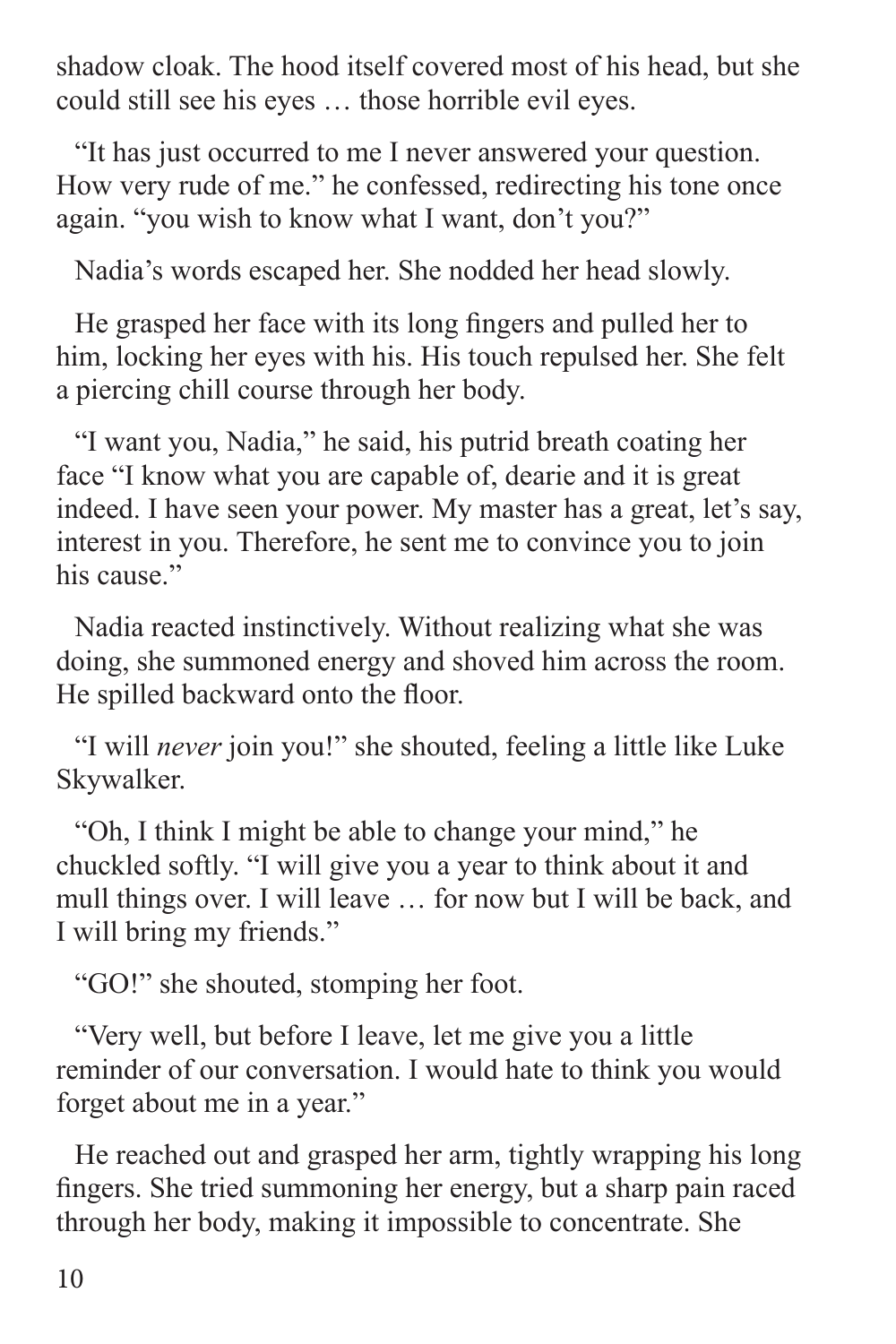struggled but couldn't break free from its grasp. Nadia squealed in pain, as fire coursed through her body. He released her after a few moments. She slumped to the ground, her arm pulsing in agony. His handprint was burned into her arm.

"Goodbye, sweet Nadia. I look forward to seeing you in a year."

He disappeared, his laughter hanging in the air. Travis burst through the door after he heard her screams.

"What's wrong?" he asked, concerned.

She held her arm out to him.

"Yea? It's an arm. Why are you screaming?"

"My *arm!* Look at it!" she shouted.

"What about it?"

Nadia looked at him with disbelief. He couldn't see it. Once again, the feeling of isolation blanketed her.

"Nothing," she mumbled. "I thought I saw a spider."

"You're a dork!" Travis laughed, closing her door.

He left her alone … with her thoughts.



 The next year flew in a blur. She tried to put the demon out of her thoughts, but she couldn't. The mark on her arm never faded, but no one else could see it. As the months progressed, she felt the need to do something … anything to fight it. She insisted her parents take her to the library every weekend. She read every book she found about demons although, there weren't many. She found a better selection when they went to Manchester to see a baseball game during their summer vacation.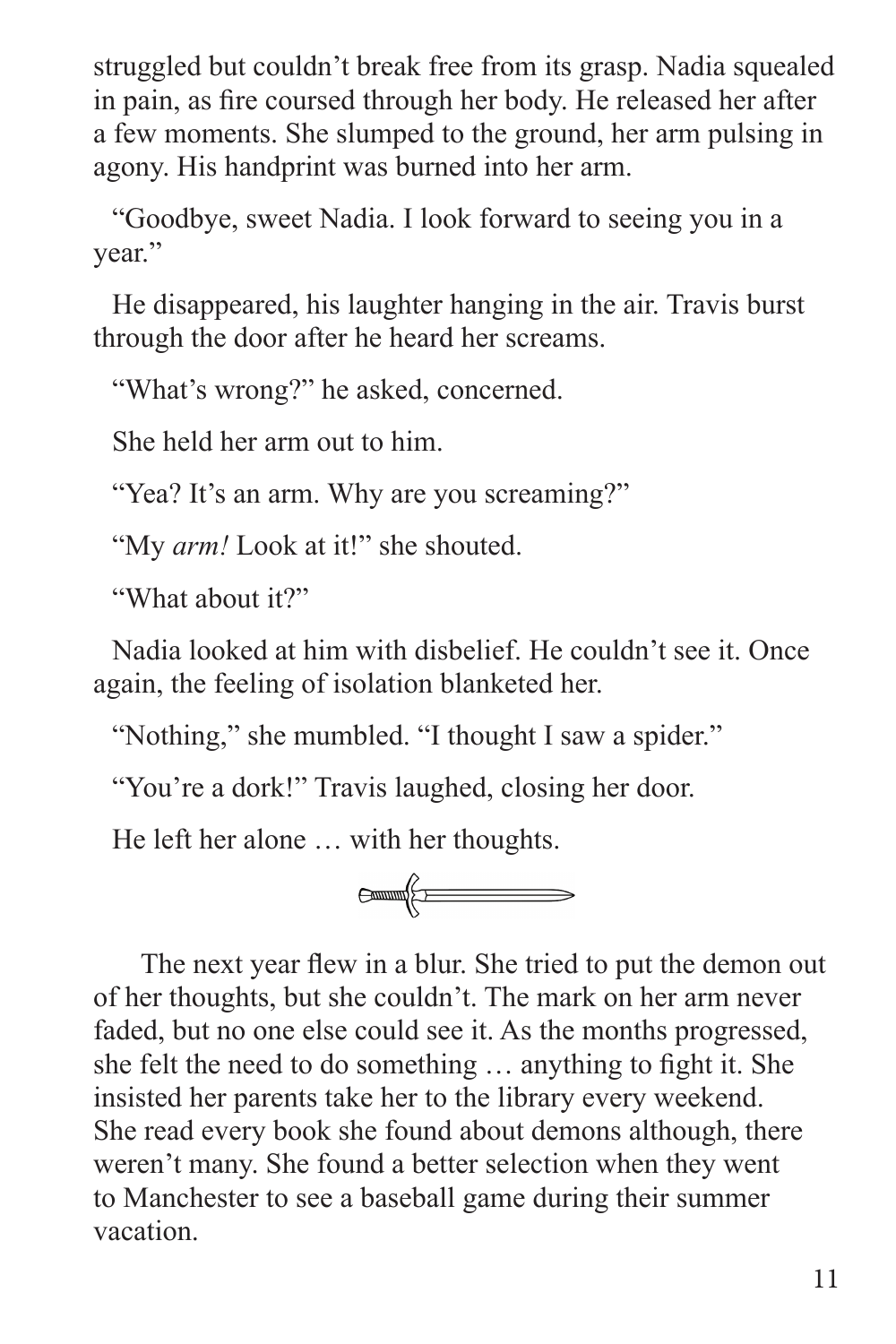After the game her parents told Nadia she could go anywhere she wanted within reason. Most girls her age would want to go to the mall, but Nadia wasn't like most girls. The only place she wanted to go was the bookstore. Her choice made Travis happy because he knew he could buy more baseball cards. Nadia felt like she walked into the promise land when she arrived at the metaphysical section in Barnes and Noble. She could have stayed for days pouring over the books, but her parents insisted they leave after an hour. When her time was up, she met them at the front counter with fifteen books overflowing in her arms. Her parents looked surprised.

"I said you could buy *one* book, Nadia," Sarah huffed.

"I need these books Mom," Nadia protested.

"What are these anyway?" her father asked, taking the books from her arms.

He was shocked when he perused through her selection. He was used to her abnormal tastes, but he didn't expect every book to be about demons.

"Nadia! All of these books are about demons," he clucked, disapprovingly.

"I know," she said quietly.

She didn't know how to explain it to them. She didn't know how to make them understand.

"These books aren't meant for you. I don't want you reading this dark stuff," her father scowled.

"But I *need* these books Dad!" she protested, her voice rising.

"Why? Why do you need books about demons?" her mother asked, concerned.

12 Nadia didn't know what to say. She wanted to tell them their lives would be changed forever unless she knew how to fight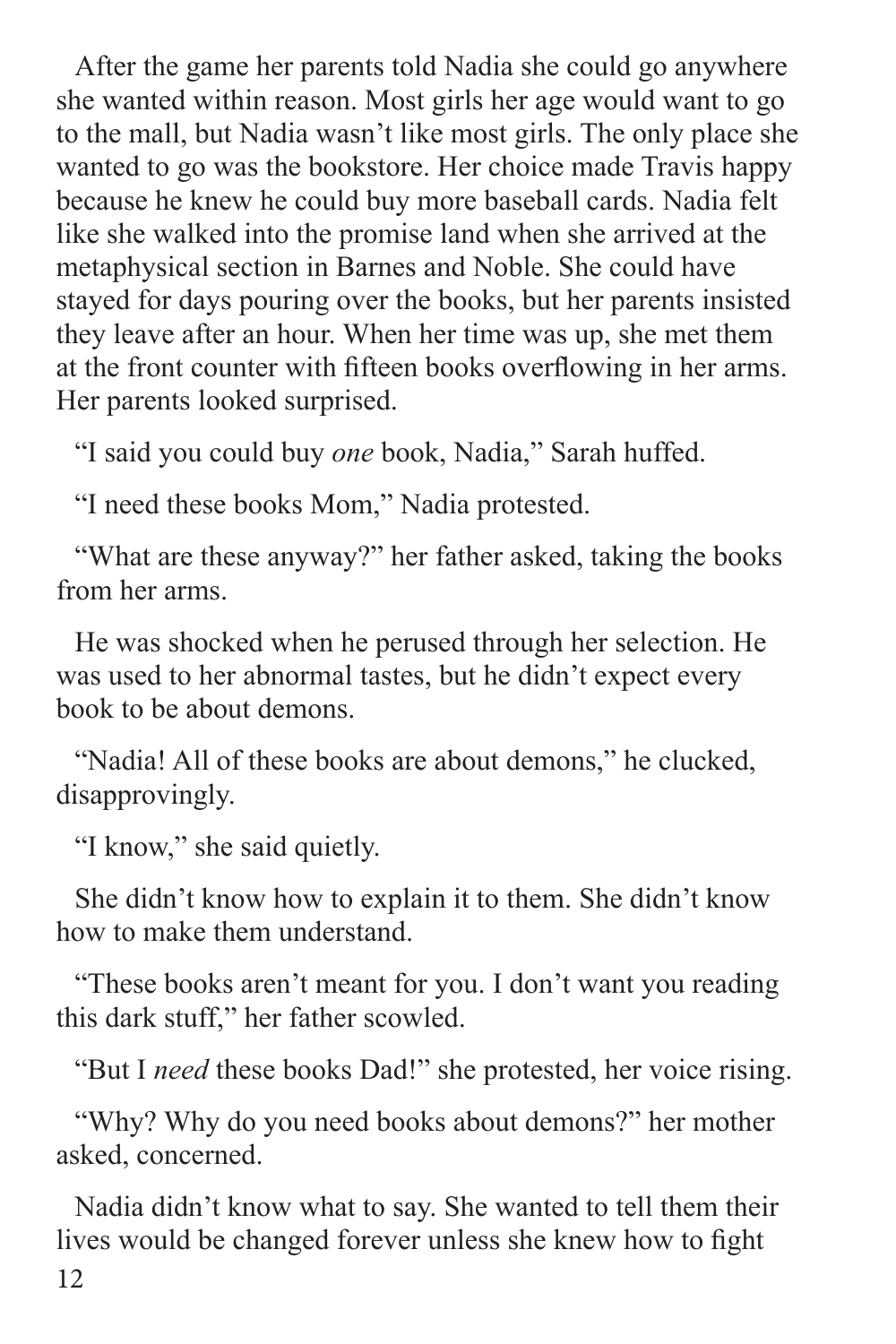against the darkness. If she told them, her parents would take her back to the doctor, who would only put her on pills. She felt helpless and knew she had to lie.

"Cuz I find it interesting. Can I get some horror movies too?"

Her parents looked at each other and shook their heads. They found her new interest disturbing.

"Fine," her mother finally agreed, "you can have one book, and we have to approve of it."

"What kind of horror movie?" her father asked.

"Can I have the Exorcist?"

"Absolutely *not!*" her father grunted. "pick your book so we can get out of here."

Nadia put the books on the floor in a secluded corner and tried to pick the best one. In the distance, she could hear Travis complaining about wanting to leave. She ignored him and read the description of each book once again. After twenty minutes she picked a book about fighting demons. Her father rolled his eyes and paid for it. She held it tightly, hoping the book would give her the answers she so desperately needed.

During the ride back, she began reading it. Nadia felt somewhat disappointed. The author spoke a lot about God and praying to angels for help. There wasn't anything in it about defending yourself against demons. It was more based upon faith which was something she didn't really know anything about. Nadia believed in God but didn't feel any kind of connection with him. She decided to ask her parents to take her to church on a Sunday. Maybe a priest could give her the answers she needed.

When they got home, Travis immediately ran upstairs to file his new baseball cards in their proper place. Nadia went into the attic and thumbed through the rest of her book. It was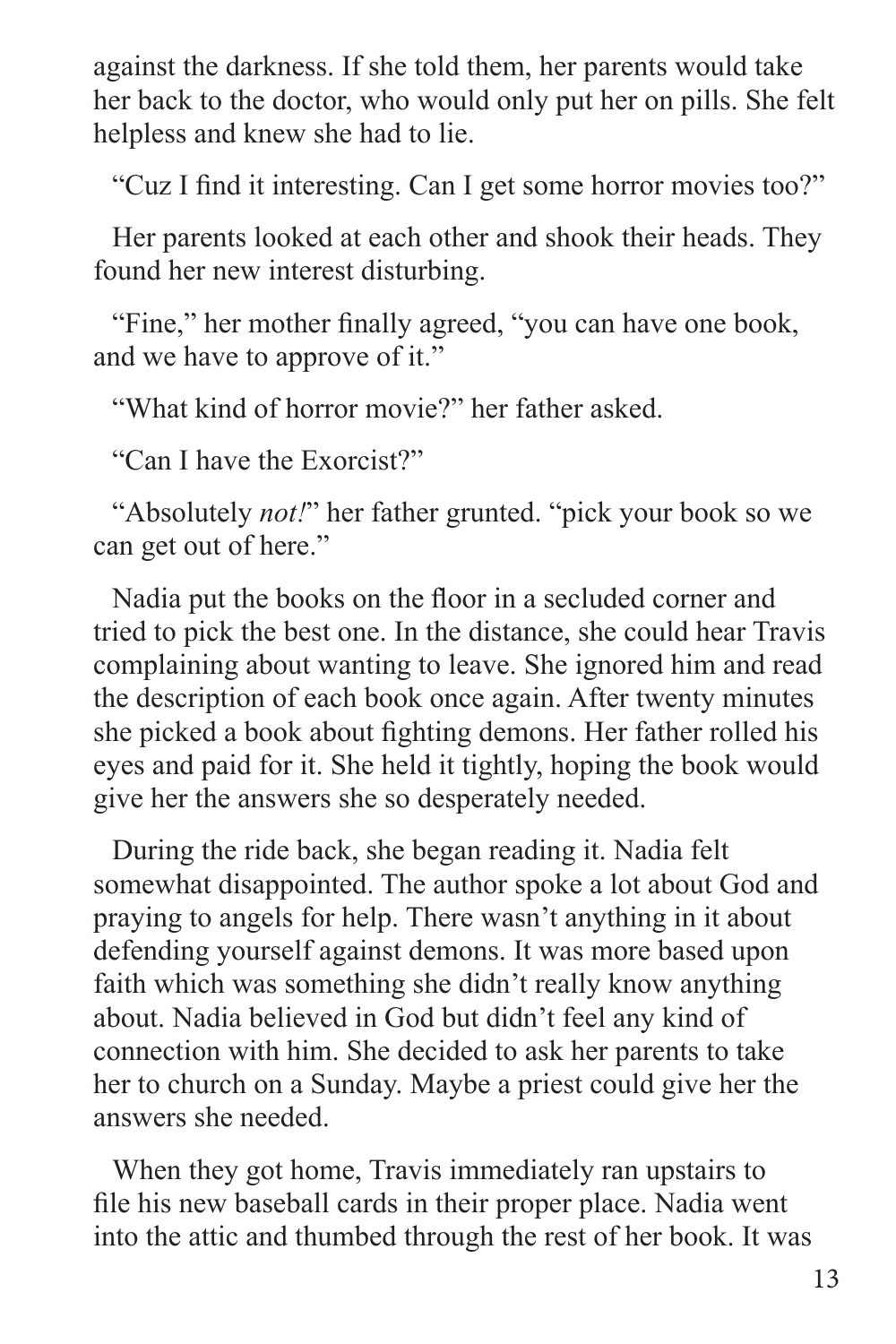basically useless. She knew the author had never encountered a demon and was just spouting recycled garbage. Nadia wished she had a good source of information. A thought crept into her head. Her father had a laptop in the den, and he allowed her to occasionally play games. Her favorite game was The Sims, but she hadn't played it in over six months. She felt like kicking herself for not remembering it earlier. She glanced down at her arm, scratching it absentmindedly. Nadia felt like it had marked her but for what … she didn't know.

The next day she got up as soon as her parents left for work. She knew her brother wouldn't slither out of bed for at least three more hours. He was paid as her babysitter during the summer, but she didn't need him. She could fend for herself. She got on the computer and typed 'demons.' Nadia was amazed at the endless selection of demon information on the internet. Hours flew by like seconds. Before long, she heard her brother moving around upstairs. She quickly shut down the computer and went into the living room to turn on the TV.

Nadia kept the same routine for the rest of the summer and well into the school year. Any chance she had, she was on the computer. She had a special notebook she kept under her dresser which held her notes. There were lots of websites about demons but not as much information about actually fighting against them. Many websites she found were faith-based. Nadia wondered if that's why the demon came to her … because she had no faith. At night, Nadia got down on her knees and prayed for help. She didn't know if anyone heard her, but she desperately hoped so.

Towards the end of the year, she asked her parents to drop her off at a church. Nadia wanted to talk to the priest … alone. Her father was immediately skeptical about her request. It took a lot of persuading, but he finally agreed to allow her to see one at the Holy Trinity Catholic Church. She didn't understand his reluctance though.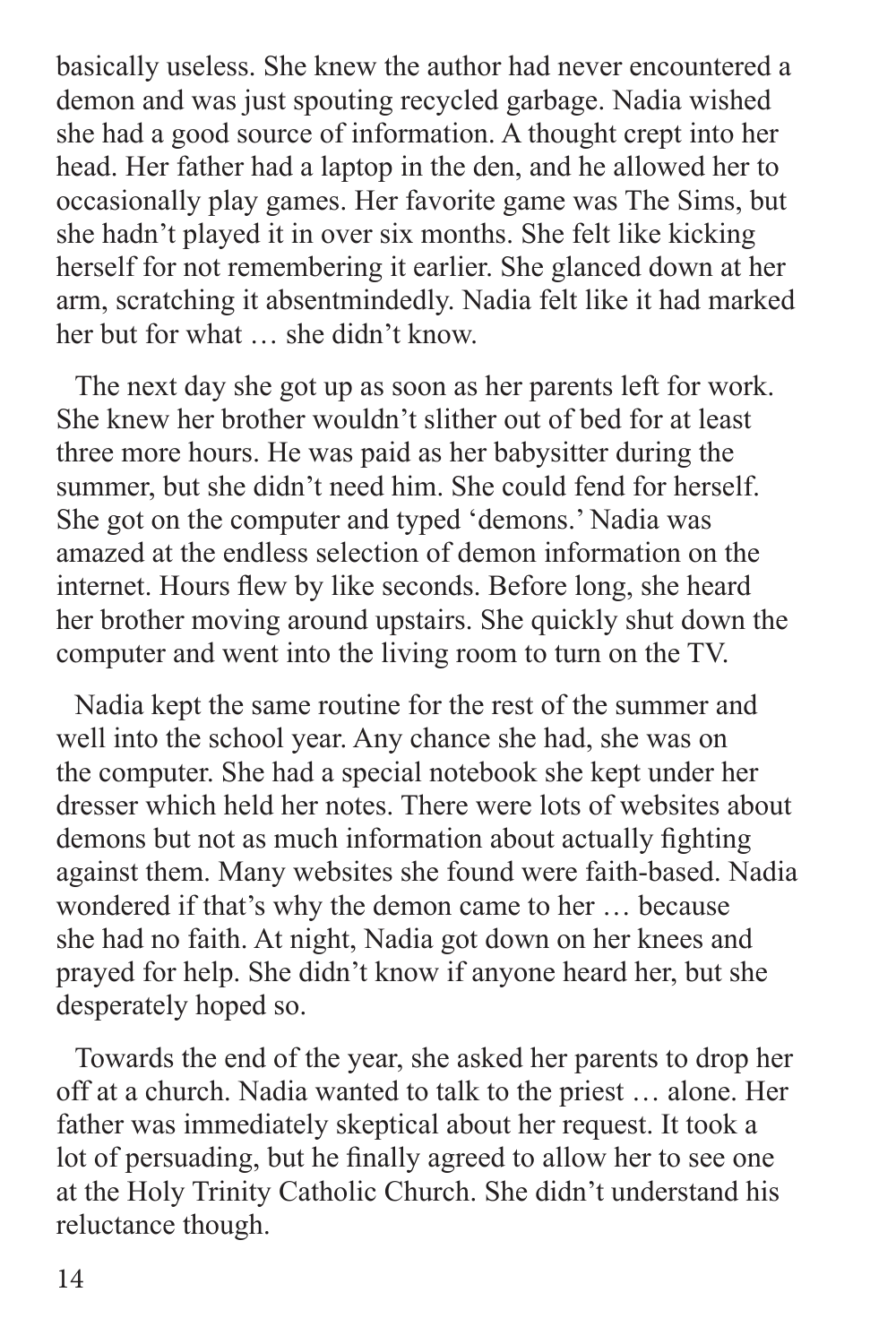"We will walk you in, but we'll be waiting for you in the entrance," Sarah informed her.

"OK," Nadia agreed

"I still don't understand why you want to do this," her father said, exasperated.

"Robert, just let her." Sarah pleaded. "It's something she wants to do."

She briefly listened to her parents arguing behind her.

"I thought we agreed to raise our kids to be free thinkers and not believe in this superstitious nonsense!" her father barked.

"Oh my god, Rob! Just let her do it. If we don't, she will continue to bug us about it. Let her just get it out of her system. You know she has always been different. She wants to learn. What's the harm in her talking to a priest?" Her mother asked, defending Nadia.

Nadia increased her pace, till their voices dimmed to heated murmurs. She hurried before her father changed his mind. The priest was waiting for her in his office. He was short, squat, and partially bald. He had a ruddy complexion as if he had just finished running. He smiled and beckoned to her.

"Yes, my child. What can I do for you today?" he asked kindly.

Nadia sat across from him wearing her most serious expression. She didn't like being referred to as 'my child.' It reminded her too much of the demon.

"I need to know about demons," Nadia stated.

"What do you wish to know?" he asked, cocking his head to the side.

"How does a person fight one?"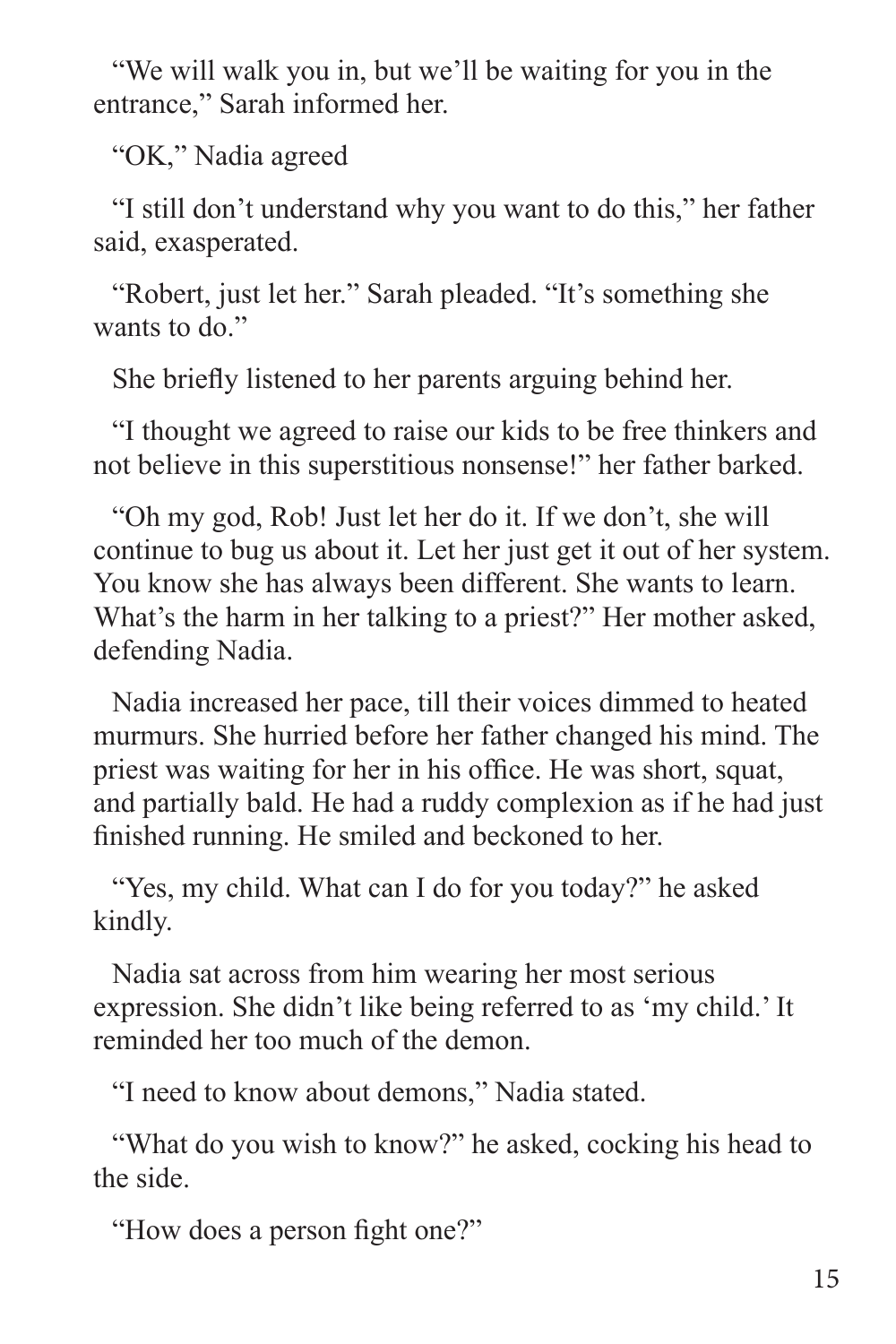"Through the power of prayer and faith in God, but I'm sure you have nothing to worry about my child."

Nadia expected his canned response. After all, no one really came out and said there was another way to fight against demons.

"There has to be another way," she insisted.

"But there isn't. That is the only way to fight demons. Now, why on earth are you troubled by this?" He asked.

"Because I had one in my house and he's coming back in less than a year. I have to figure out how to get rid of him … it … whatever," she blurted.

"I see. And how do you know he's coming back?"

"He told me he would be back and make my life miserable. He wanted me to join him. I won't! I won't join him," Nadia swore.

"I see. You spoke with this entity?" he probed.

Nadia knew he didn't believe her. She could tell by his tone.

"Yea! And he's coming back!" Nadia shrilled, trying to make him understand.

"Calm down my child. I'm sure you have nothing to worry about," he uttered, trying to placate her.

"Do you at least have holy water or a crucifix that you can give me?" she asked, frantically.

The priest shook his head in bewilderment. He reached back and took a large, wooden crucifix off the wall, handing it to her. It was a gift from a friend in Italy. He didn't believe her tale, but he wanted to make her feel better. She needed the crucifix more than he did.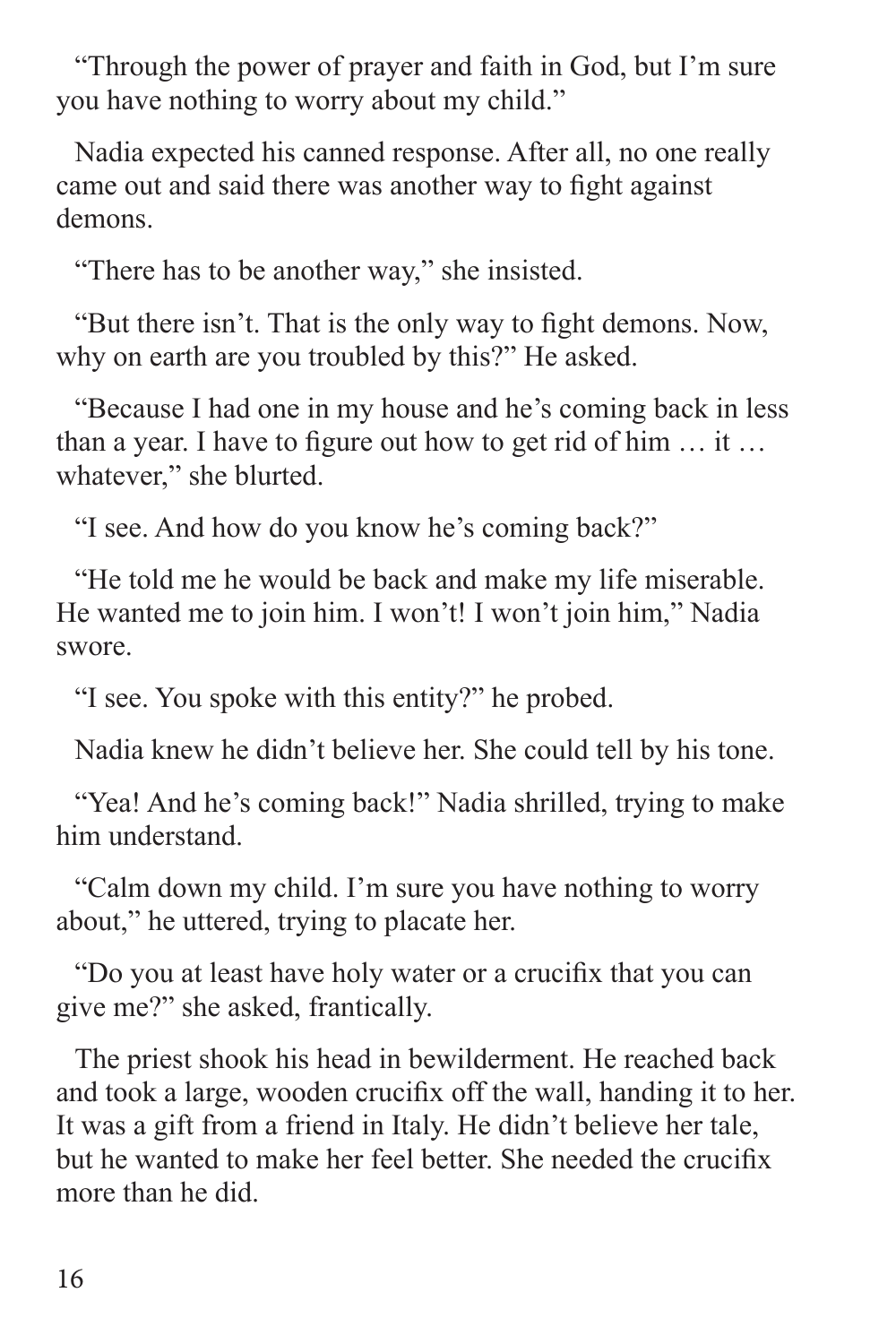"Here," he said. "you can have mine. I can't give you any holy water though."

"Th ... thank you," she stammered, grateful for his generosity.

"Maybe you should come to church on Sunday. It might make you feel better."

"No. That's not a good idea," she said, firmly.

"Why not?"

"My parents … my father wouldn't allow it. I have to go," she said, clutching his gift to her chest.

"That is unfortunate. You're always welcome to come back and see me if you need to."

She thanked him once again and raced to her parents. Her father wasn't thrilled when he saw the crucifix but didn't feel like pressing the issue. Nadia hung it next to her bed, so she could easily reach it if needed. Before she went to sleep that night, she plucked it off the wall and examined it. It should have put her mind at ease, but it didn't. It felt as foreign to her as French. She thought about everything she learned so far about demons.

They were liars, but she knew that already. They liked to twist words and use them against a person. When he had been around her, she felt hopeless and alone. Without hope, Nadia felt defenseless. It was hard to fight against something like that especially when she didn't know how. She remembered when the demon had touched her. It felt so cold and … burning. She shuddered, recalling the terrible sensation.

"What did it mean when it said I had power?" she wondered silently.

Nadia remembered pushing the demon away, but she didn't know how it happened.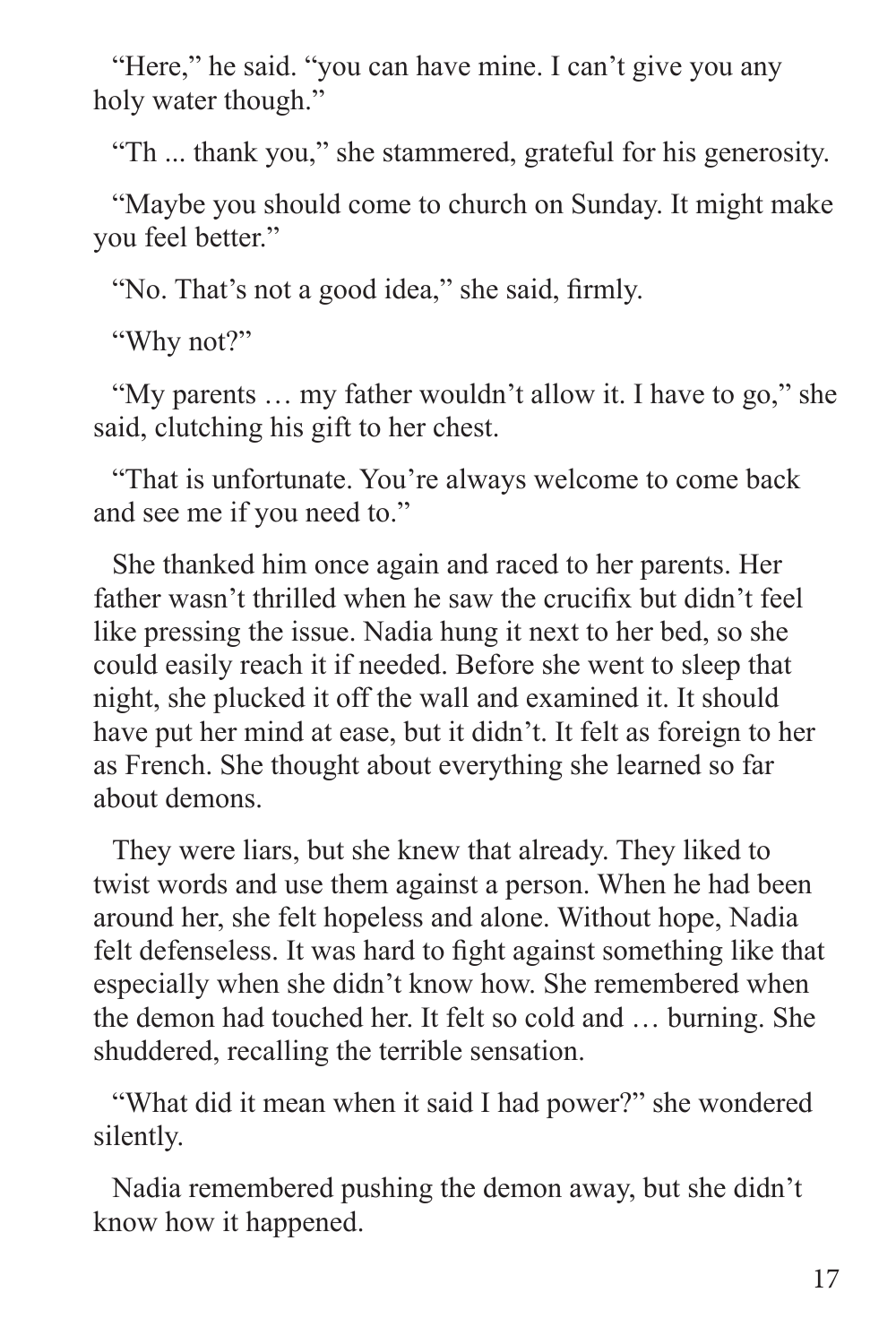"Why does his master want me?" she asked aloud to a silent room.

She fell asleep not knowing the answer.



"NADIA! Get down here!"

Her father's voice startled her from her slumber. Sunlight was streaming through the curtains. She rubbed her eyes and blinked, wondering if she had been dreaming.

"NADIA!" her father screamed again.

She raced downstairs in her PJ's. They stood as a united front by the computer. Her father's eyes turned into slits and her mom looked bewildered. She was busted.

"What's this?" Her father asked, pointing to the screen.

"What?" Nadia asked, sheepishly.

"Nadia don't play games with me! How long have you been using my computer?" he demanded.

"I dunno," she mumbled.

"Well, I can tell by a history search it's been at least a month," he said, pointing to the screen.

Nadia felt stupid. She forgot to erase the history.

"Six months. I've been using your computer for six months," Nadia blurted.

"Look at these sites!" he yelled. "every one of them is about demons … summoning demons, killing demons, avoiding demons! Here's a site about everything you wanted to know about demons but were afraid to ask. What the heck are you doing, Nadia?"